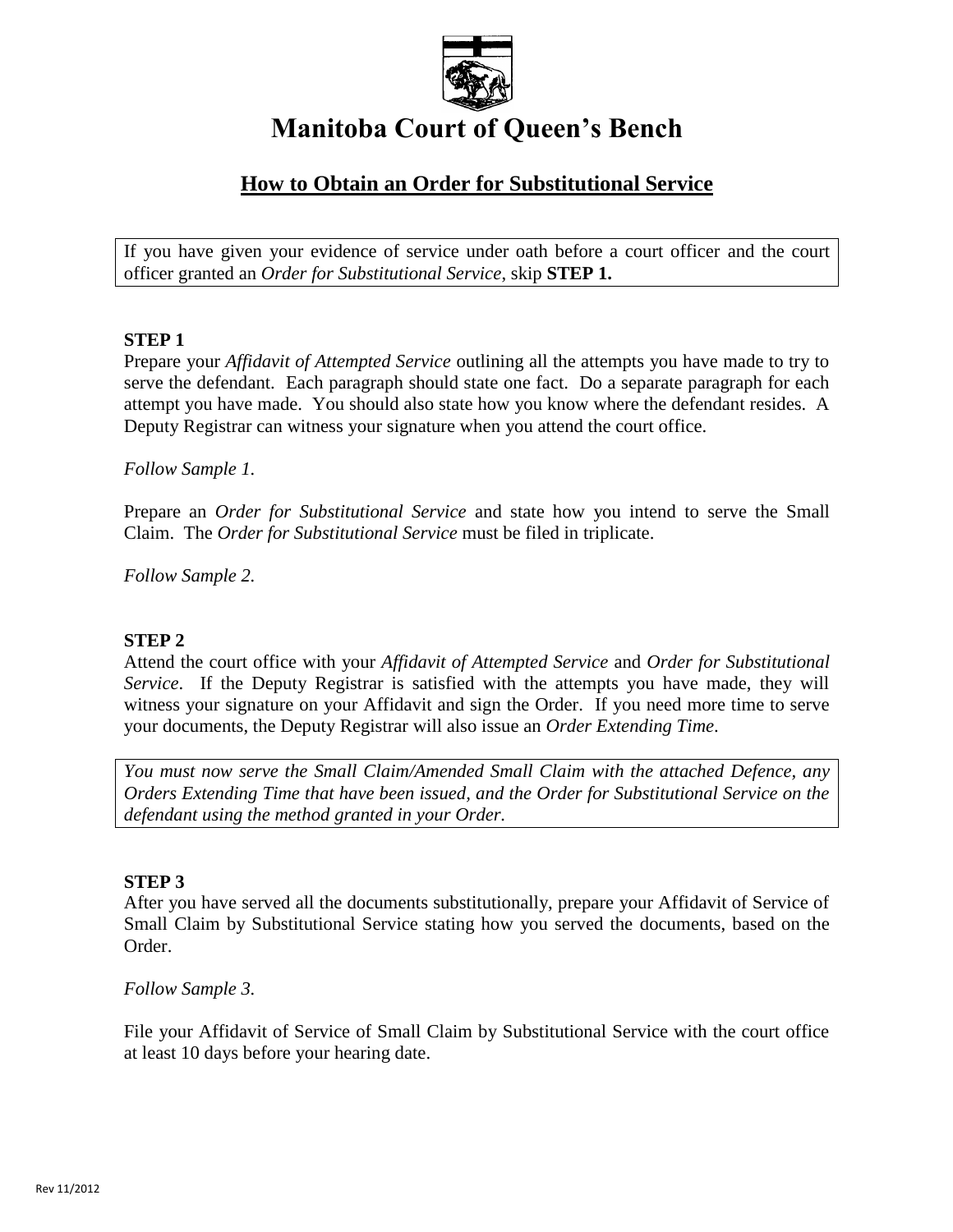*Sample 1*

#### THE QUEEN'S BENCH Winnipeg Centre

BETWEEN

#### **Claimant's name(s)** Claimant,

-and-

#### **Defendant's name(s)** Defendant.

#### AFFIDAVIT OF ATTEMPTED SERVICE

I (**Your Name**) of the (**City**) of (**Winnipeg**) in the province of Manitoba, MAKE OATH AND SAY:

1. That I am a (**your occupation**), and as such have personal knowledge of the matters hereinafter deposed to by me.

2. That I do verily believe that the defendant resides at (**defendant's full address**).

3. That on the \_\_\_\_\_\_\_\_ day of \_\_\_\_\_\_\_\_\_\_\_\_\_\_, 20\_\_\_\_, I did mail a copy of the Small Claim and Defence by Registered Mail, to (**the defendant's address**) and it was marked **(Refused, Moved, Unknown)**. Attached to my Affidavit and marked as Exhibit "A" is the envelope.

4. That on the  $\_\_\_\_\_$  day of  $\_\_\_\_\_\_$ , 20 $\_\_\_\_\_$ , at (**time, i.e. 2:00 p.m.**) I did personally attend at the residence of the defendant located at (**defendant's address**). There appeared to be no one home.

5. That on the \_\_\_\_\_\_\_\_ day of \_\_\_\_\_\_\_\_\_\_\_\_\_\_\_, 20\_\_\_\_, at (**time, i.e. 10:30 a.m.**) I did personally attend at the residence of the defendant located at (**defendant's address**). A vehicle was in the driveway but no one answered the door.

6. That on the \_\_\_\_\_\_\_\_ day of \_\_\_\_\_\_\_\_\_\_\_\_\_\_\_, 20\_\_\_\_, at (**time, i.e. 4:15 p.m.**) I did personally attend at the residence of the defendant located at (**defendant's address**). I observed the lights on in the residence, but, no one answered the door. I spoke to a neighbour who advised that the defendant does indeed reside there.

7. I make this affidavit in support of my request to obtain an order of substitutional service.

| SWORN BEFORE me at the |                    |
|------------------------|--------------------|
| οf                     | , in the Province) |
| of Manitoba this       | day of $)$         |
|                        |                    |

|                                 | (Your Signature here must be witnessed)    |
|---------------------------------|--------------------------------------------|
| Deputy Registrar, Queen's Bench | by a Deputy Registrar or a Commissioner of |
| (or) Commissioner of Oaths      | <b>Oaths</b>                               |

# **PLEASE NOTE:**

#### **Above paragraphs 2 to 6 are for illustration purposes only**.

\_\_\_\_\_\_\_\_\_\_\_\_\_\_\_\_\_\_\_\_\_\_\_\_\_\_\_\_\_\_\_\_\_\_\_\_\_\_

Your own information must be provided showing each attempt you have made to serve the defendant. You must have 1 attempt by registered mail and it is suggested that you have at least 2 attempts at personal service. Also, indicate

- steps you have taken to ensure you have the defendant's proper address
- attempts you have made to locate the defendant
- how you intend to serve the defendant substitutionally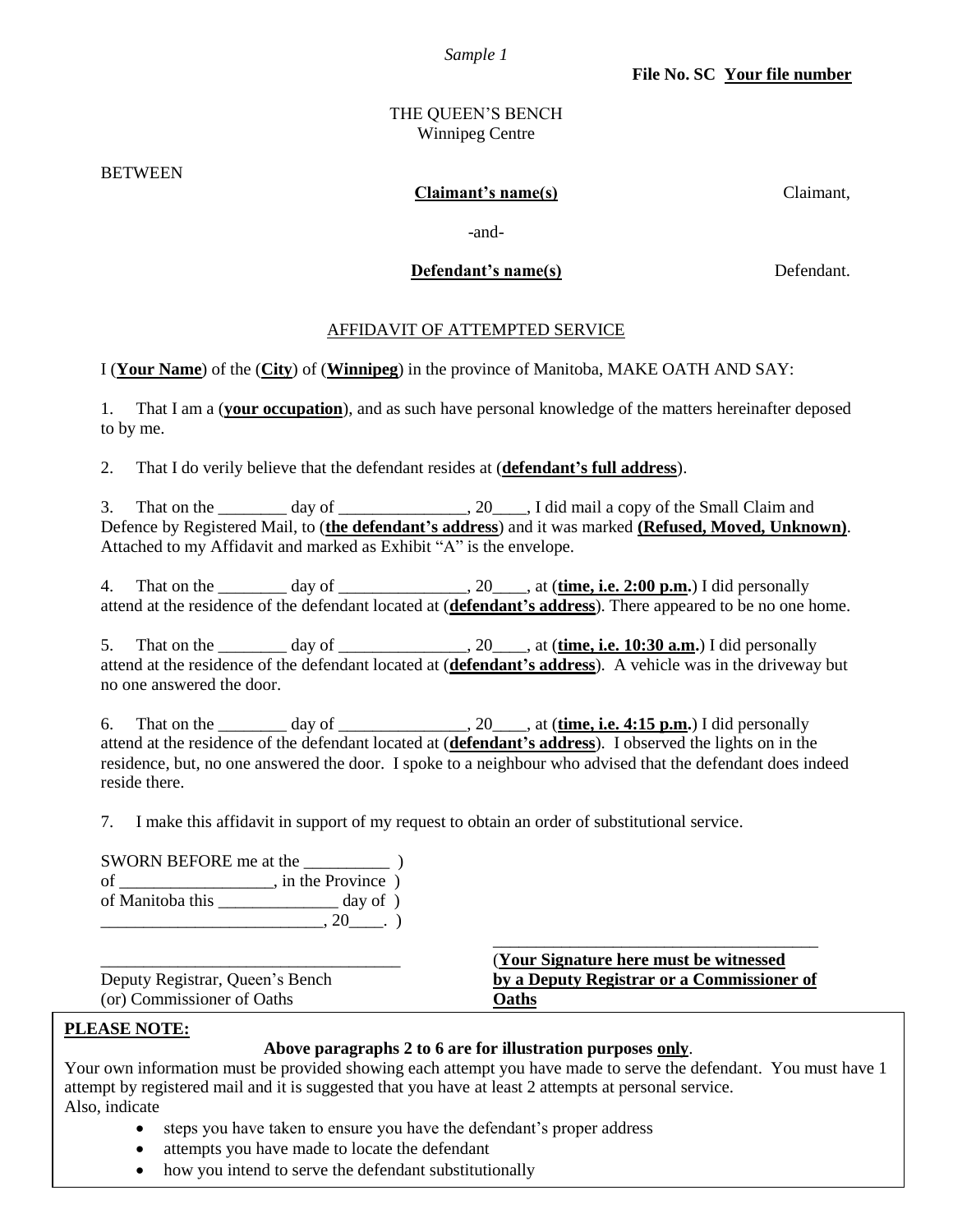*Sample 2*

**File No. SC Your file number**

#### THE QUEEN'S BENCH Winnipeg Centre

**BETWEEN** 

#### **Claimant's name(s)** Claimant,

-and-

## **Defendant's name(s)** Defendant.

#### ORDER FOR SUBSTITUTIONAL SERVICE

Upon application of the claimant in this matter and on having read the affidavit of (**claimant's name**), (**sworn/affirmed**) (**date**) filed*: (paragraph 1 used when seeking an Order for Substitutional Service prior to Small Claim Hearing)*

or

Upon application of the claimant in this matter and on having given evidence under oath before the Court Officer on \_\_\_\_\_\_\_\_\_\_\_\_\_\_\_\_\_\_\_\_\_\_ (date of last appearance). *(paragraph 2 used when Order for Substitutional Service has been granted by court officer at Small Claim Hearing)*

It is ordered that the defendant (**state defendant's name if more than one defendant**) in this matter be served with the (**Small Claim/Amended Small Claim**) and attached Defence, and Order Extending Time (**state all Orders Extending Time and dates issued**) in the following manner:

- 1. By posting a copy of the (**Small Claim/Amended Small Claim**) and attached Defence, and Order Extending Time (**state all Orders Extending Time and dates issued**), bringing this matter on for hearing, and a copy of this Order on the front and back doors of the residence of the defendant (**defendant's name**) located at (**defendant's residence**).
- 2. By sending a copy of the (**Small Claim/Amended Small Claim**) and attached Defence, and Order Extending Time (**state all Orders Extending Time and dates issued**) bringing this matter on for hearing, and a copy of this Order to the defendant (**defendant's name**) by ordinary mail to (**defendant's residence)**.
- 3. By placing an advertisement under "Legal Notices" in one edition of (**state name of local newspaper**).
- 4. Service in this manner is effective on the fifth day after the compliance of this Order.

| DATE: | (Date of filing) | (Do not sign)    |
|-------|------------------|------------------|
|       |                  | Deputy Registrar |

#### **PLEASE NOTE:**

#### **Above paragraphs 1 and 3 are suggestions only.**

- You must indicate how you will be serving the defendant substitutionally. The method you are proposing should be one that will likely bring your claim to the defendant's attention. The deputy registrar will sign the Order if they are satisfied you have made sufficient attempts to serve and locate the defendant, as indicated in your affidavit of attempted service.
- Order for Substitutional Service must be filed with and signed by a court official before you proceed with alternative service steps.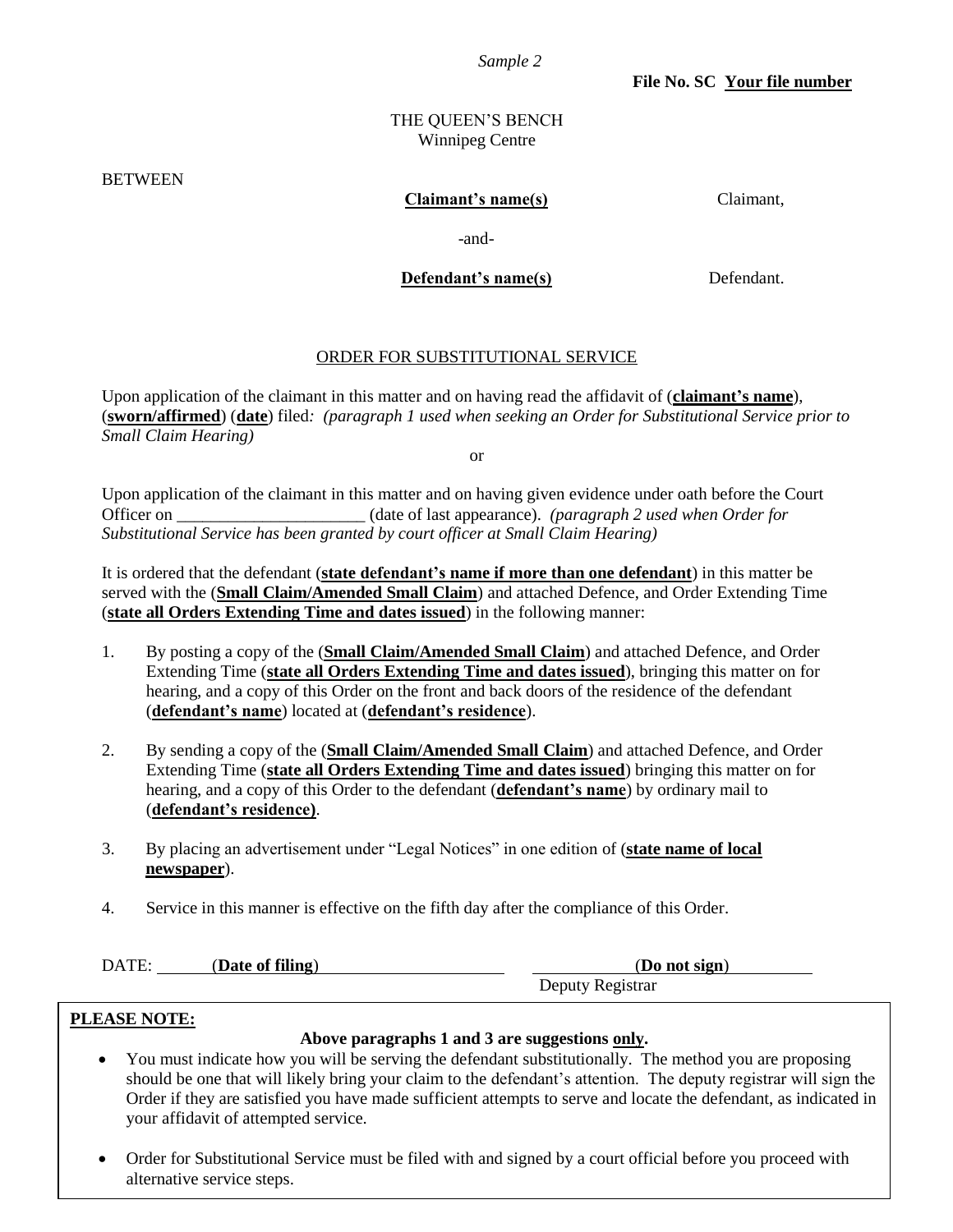*Sample 3*

**File No. SC Your file number**

#### THE QUEEN'S BENCH Winnipeg Centre

**BETWEEN** 

#### **Claimant's name(s)** Claimant,

-and-

**Defendant's name(s)** Defendant.

#### AFFIDAVIT OF SERVICE OF SMALL CLAIM BY SUBSTITUTIONAL SERVICE

I, (**claimant's name**), of the (**City**) of (**Winnipeg**), in the Province of Manitoba, (**Occupation**), MAKE OATH AND SAY:

- 1. I did on the day of \_\_\_\_\_\_\_\_, 20\_\_, personally attend at the residence of the defendant (**defendant's name**) located at (**defendant's residence)** and did affix to the front and back doors a copy of the Small Claim (**Small Claim/Amended Small Claim**) and attached Defence, Order Extending Time (**state all Orders Extending Time and dates issued**) bringing this matter on for hearing, and a copy of the Order for Substitutional Service.
- 2. I did on the \_\_\_\_\_\_ day of \_\_\_\_\_\_\_\_\_\_\_\_\_\_\_\_, 20\_\_\_, personally mail to the defendant (**defendant's name**) by ordinary mail a package containing the Small Claim (**Small Claim/Amended Small Claim**) and attached Defence, Order Extending Time (**state all Orders Extending Time and dates issued**) bringing this matter on for hearing, and a copy of the Order for Substitutional Service to (**defendant's full address**).
- 3. By placing an advertisement under "Legal Notices" in one edition of (**name of local newspaper**). Attached to my affidavit and marked as Exhibit "A" is the tear sheet from the newspaper.

SWORN BEFORE me at the  $\qquad$ ) of \_\_\_\_\_\_\_\_\_\_\_\_\_\_\_\_\_\_\_\_, in the Province ) of Manitoba this \_\_\_\_\_\_\_\_\_\_\_\_\_\_\_ day of )  $, 20 \quad .)$ 

(or) Commissioner of Oaths **Oaths**

\_\_\_\_\_\_\_\_\_\_\_\_\_\_\_\_\_\_\_\_\_\_\_\_\_\_ (**Your Signature here must be witnessed** Deputy Registrar, Queen's Bench **by a Deputy Registrar or a Commissioner of**

\_\_\_\_\_\_\_\_\_\_\_\_\_\_\_\_\_\_\_\_\_\_\_\_\_\_\_\_\_\_\_\_\_\_\_\_\_\_

#### **PLEASE NOTE:**

- You should file your Affidavit of Service of Small Claim by Substitutional Service with the court office at least 10 days before your hearing date.
- A copy of the tear sheet from the newspaper must be attached and marked as Exhibit "A" to your Affidavit of Service of Small Claim by Substitutional Service.
- All documents previously filed need to be served with the Order for Substitutional Service.